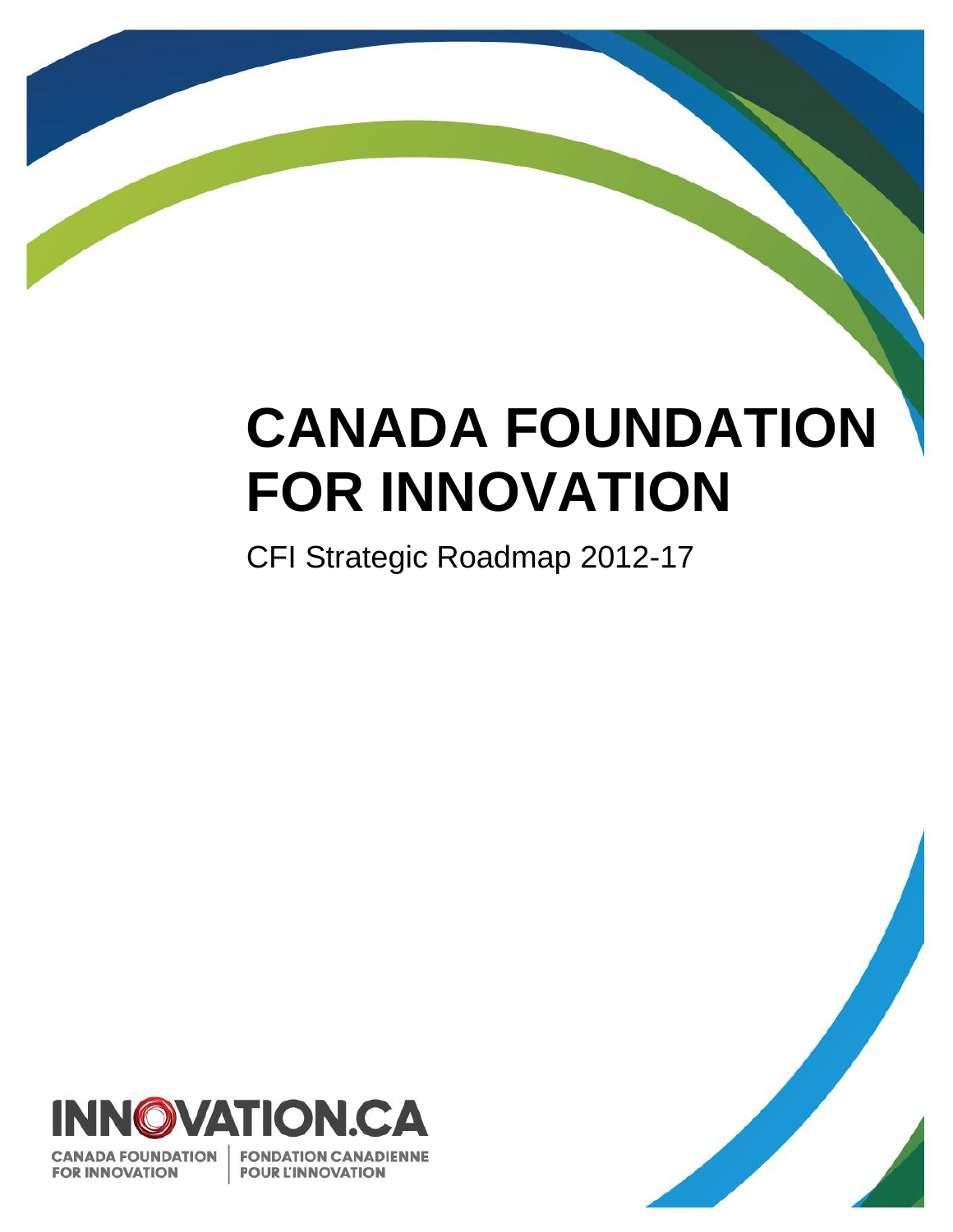# **OUR VISION**

*Canada's researchers lead the world in contributing to competitiveness, prosperity and quality of life.*

# **OUR VALUES**

| <b>Transformative</b> | Choosing investments that have a profound and enduring impact on       |
|-----------------------|------------------------------------------------------------------------|
|                       | the research environment.                                              |
| <b>Transparent</b>    | Ensuring the integrity of the review processes as well as the fairness |
|                       | and independence of its funding decisions.                             |
| <b>Client-focused</b> | Providing effective, efficient and agile services to its clientele.    |
| <b>Consultative</b>   | Maintaining an open dialogue with research institutions, their         |
|                       | partners and other key stakeholders.                                   |
| Innovative            | Bringing fresh ideas to program design and business practices, and     |
|                       | developing a work environment that fosters creativity.                 |
| <b>Flexible</b>       | Adapting to changing environments and continually improving its        |
|                       | policies, programs and services.                                       |
| <b>Accountable</b>    | Monitoring impacts and keeping stakeholders informed, while            |
|                       | ensuring that funds are used responsibly.                              |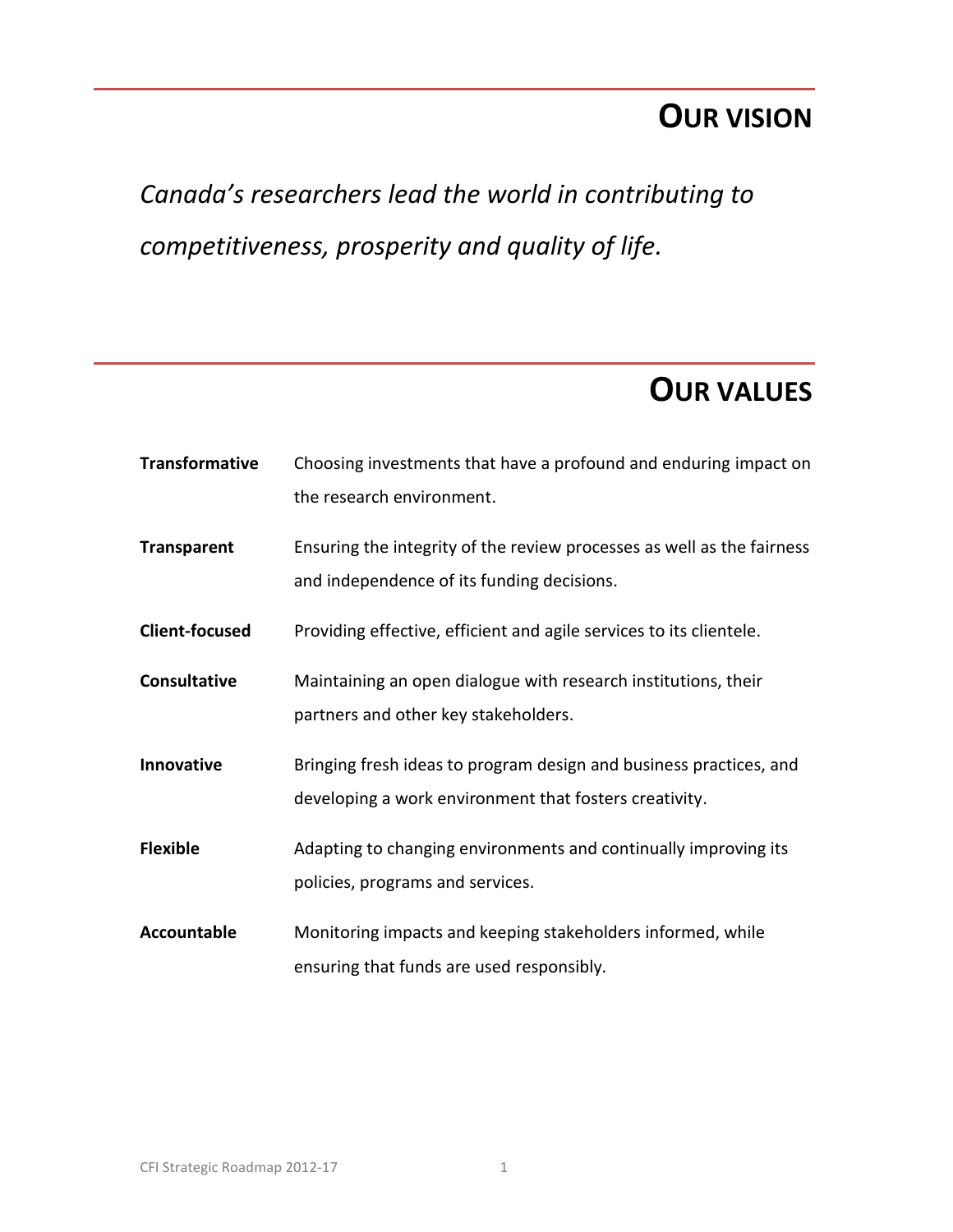# **TABLE OF CONTENTS**

|                                     | <b>Executive Summary</b>                        |    |  |
|-------------------------------------|-------------------------------------------------|----|--|
| Introduction                        |                                                 |    |  |
| Evolving to meet today's challenges |                                                 |    |  |
| Delivering our vision               |                                                 |    |  |
|                                     | Our mandate:                                    |    |  |
|                                     | World-class research                            | 9  |  |
|                                     | World-class talent                              | 9  |  |
|                                     | World-class innovation                          | 10 |  |
|                                     | Our strategic directions:                       |    |  |
|                                     | Invest in the highest levels of excellence      | 11 |  |
|                                     | Sustain and enhance Canada's research capacity  | 12 |  |
|                                     | Forge productive partnerships                   | 13 |  |
|                                     | Build global influence                          | 15 |  |
|                                     | Establish a trusted voice                       | 16 |  |
|                                     | Track impacts                                   | 17 |  |
| Our assets:                         |                                                 |    |  |
|                                     | Modern governance and organizational excellence | 19 |  |
|                                     | Rigorous decision-making and accountability     | 20 |  |
|                                     | Highly skilled human resources                  | 21 |  |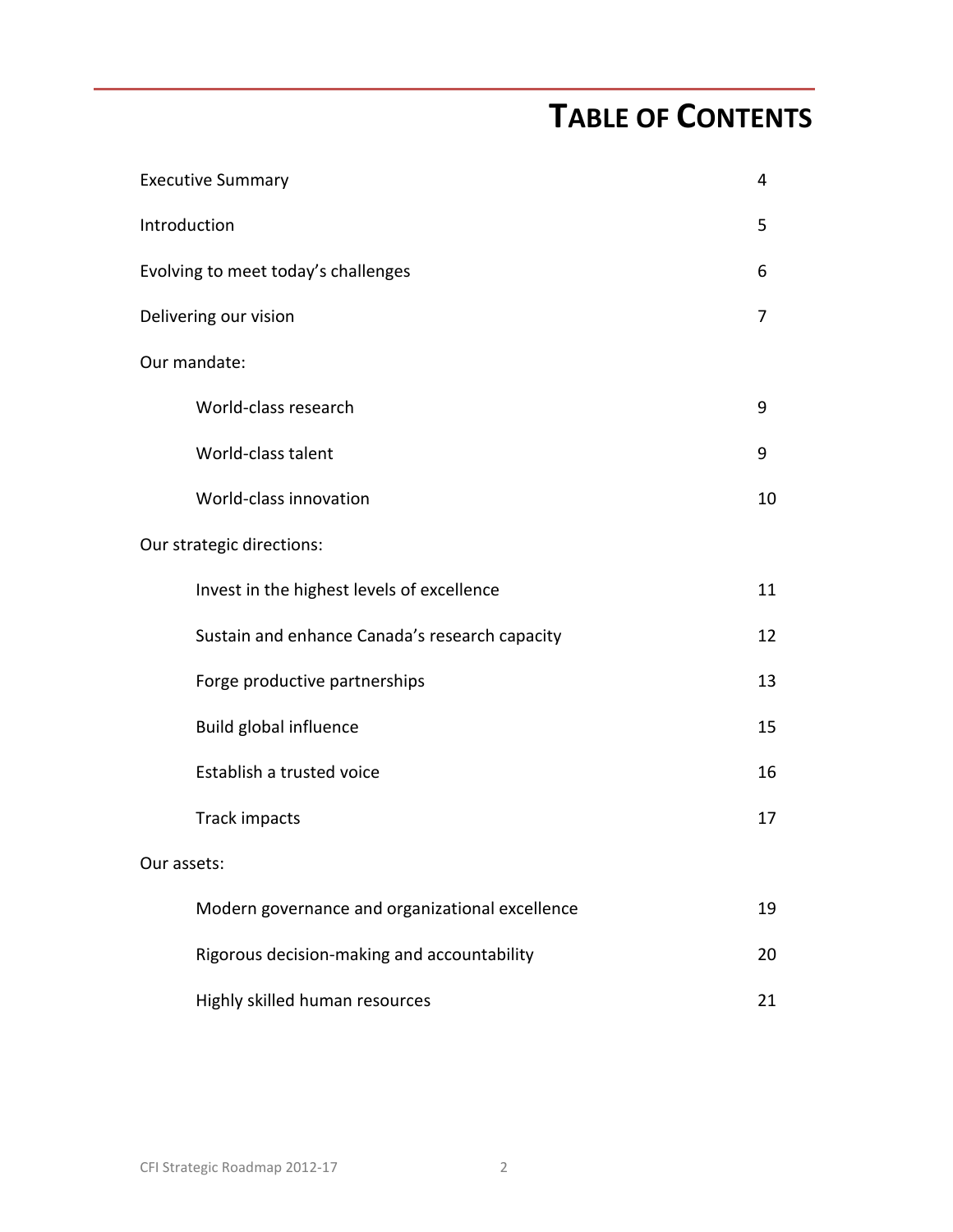# **FIGURE 1**

# **PROPOSED STRATEGIC ROADMAP FRAMEWORK**

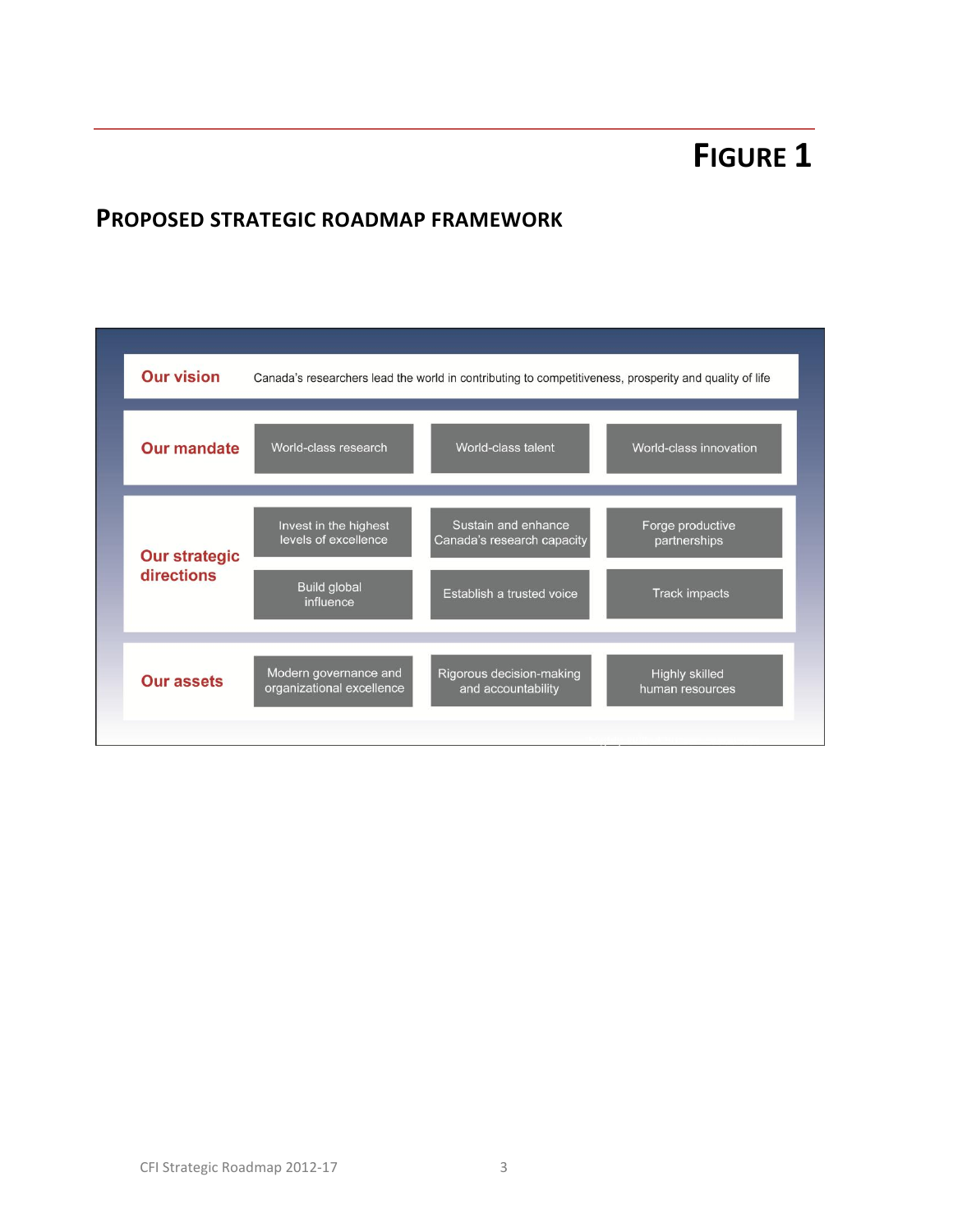# **EXECUTIVE SUMMARY**

The Canada Foundation for Innovation (CFI) is the Government of Canada's principal mechanism for funding the research infrastructure required by in our universities, colleges, research hospitals and non-profit research institutes. Since 1997, the CFI and its funding partners provincial governments, institutions, and the private sector – have invested over \$12 billion in the tools, equipment and facilities used by researchers to create new knowledge, invent groundbreaking technologies, assist companies to innovate, and train the next generation of creative, talented and entrepreneurial students. This investment has helped to create world-class research and technology development capacity that benefits Canadians.

This strategic roadmap lays out the directions that the CFI will adopt to meet the challenges of today's difficult economic environment and help boost Canada's capacity for innovation. The Roadmap identifies three specific areas of opportunity where CFI can contribute to increase our ability to understand the world in which we live, address social, economic and environmental challenges and improve the health and well-being of Canadians:

- Sustaining and enhancing the world-class capacity of Canada's research institutions;
- Fostering collaboration and integration between academic research and the private, public and not-for-profit sectors; and,
- Increasing the global influence of Canadian research in ways that benefit Canadian society.

The CFI will seize these opportunities by applying the principle of excellence to a broader range of research and research management activities, including the governance of large-scale research facilities, the quality of relationship between research collaborators in various sectors, and institutional planning. The CFI will also re-design and adjust its programs and policies to support a broader range of research activities, from discovery to innovation. Finally, the CFI will ensure that the actions it takes are coordinated with the support provided by other agencies, sustain the capacity of research institutions and meet the knowledge and innovation needs of industry, government and the not-for-profit sectors.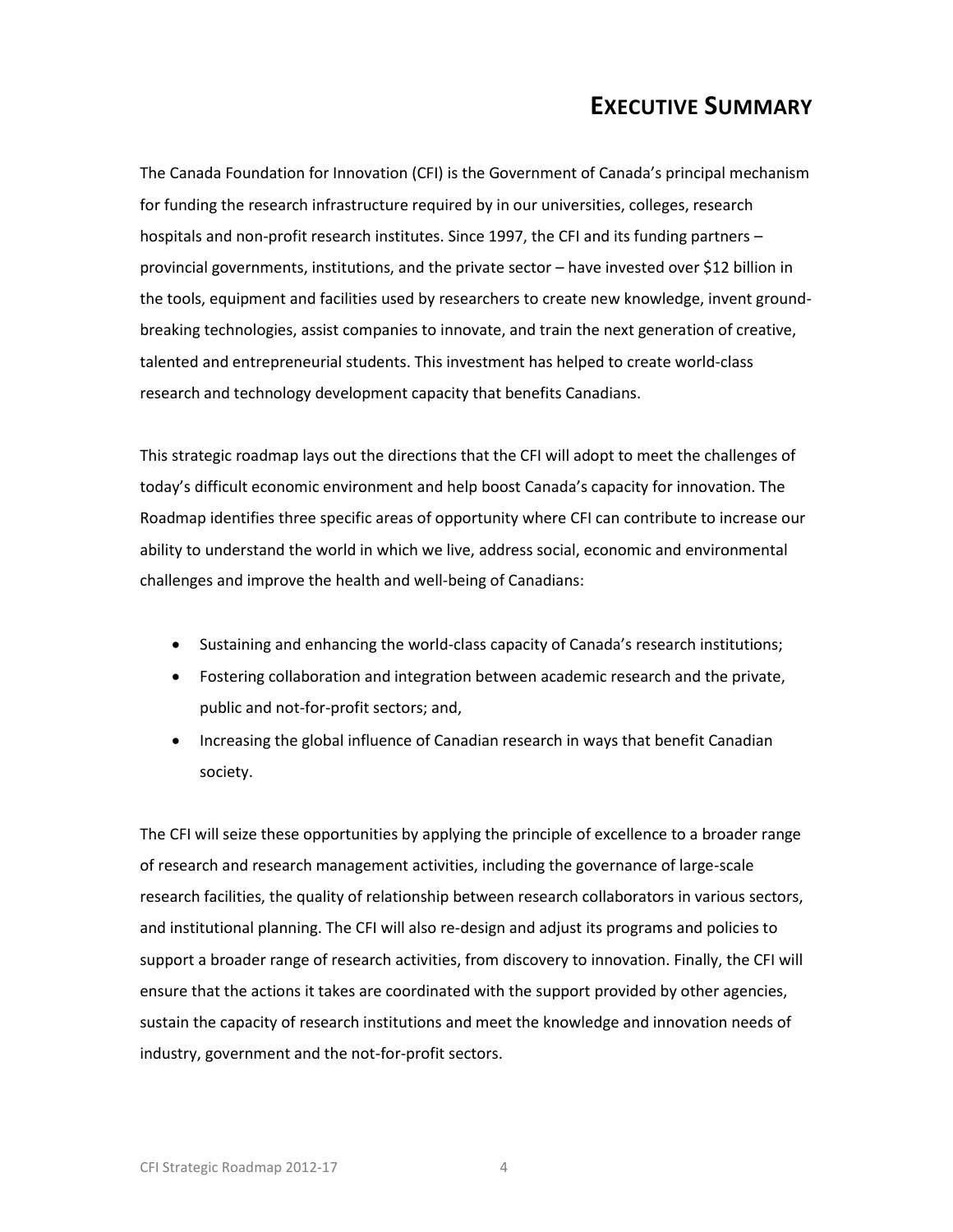# **INTRODUCTION**

The Canada Foundation for Innovation (CFI) is a critical part of Canada's innovation system. The CFI ensures that Canadian universities, colleges, research hospitals and non-profit research organizations have the equipment, facilities and information resources their researchers need to conduct world-class research, train the next generation of researchers and innovators, and actively contribute to Canada's capacity for innovation. The CFI fulfills this mandate by investing in state-of-the-art research infrastructure that allows leading researchers to discover, develop and apply new knowledge in all areas of science, social science and humanities, health, engineering and the environment. From electron microscopes to experimental wastewater treatment facilities to financial transaction databases — research infrastructure is the cornerstone of cutting-edge research and technology development.

Since 1997, the CFI and its funding partners have invested more than \$12 billion in research infrastructure across the country. This investment has created significant capacity for worldclass research and technology development. By continuing to enhance and sustain this capacity, we will maximize our return on investment and meet the ultimate goal of producing social, economic, health and environmental benefits for Canadians.

The global economic turmoil of the last few years has placed an enormous strain on public finances, forcing governments around the world to re-evaluate their spending priorities. Some countries have scaled back their investments in S&T, prioritizing short-term economic stimulus over the potential long-term economic payoffs of new knowledge and innovative technologies. Others, including Canada, have maintained or increased public investments in S&T and in the institutions that support their national innovation system. These countries believe economies driven by innovation will, in the long run, increase prosperity and quality of life.

Canada's capacity for world-class science and technology development, built in large part through consistent investments by the Government of Canada, is a key catalyst of the Canadian innovation system. But S&T capacity alone is not sufficient to produce the ultimate goal of economic gains and social improvements. Numerous reports over the past few years have emphasized that we must do a better job of connecting universities and colleges with the broader innovation environment. In particular, we must support the role that universities and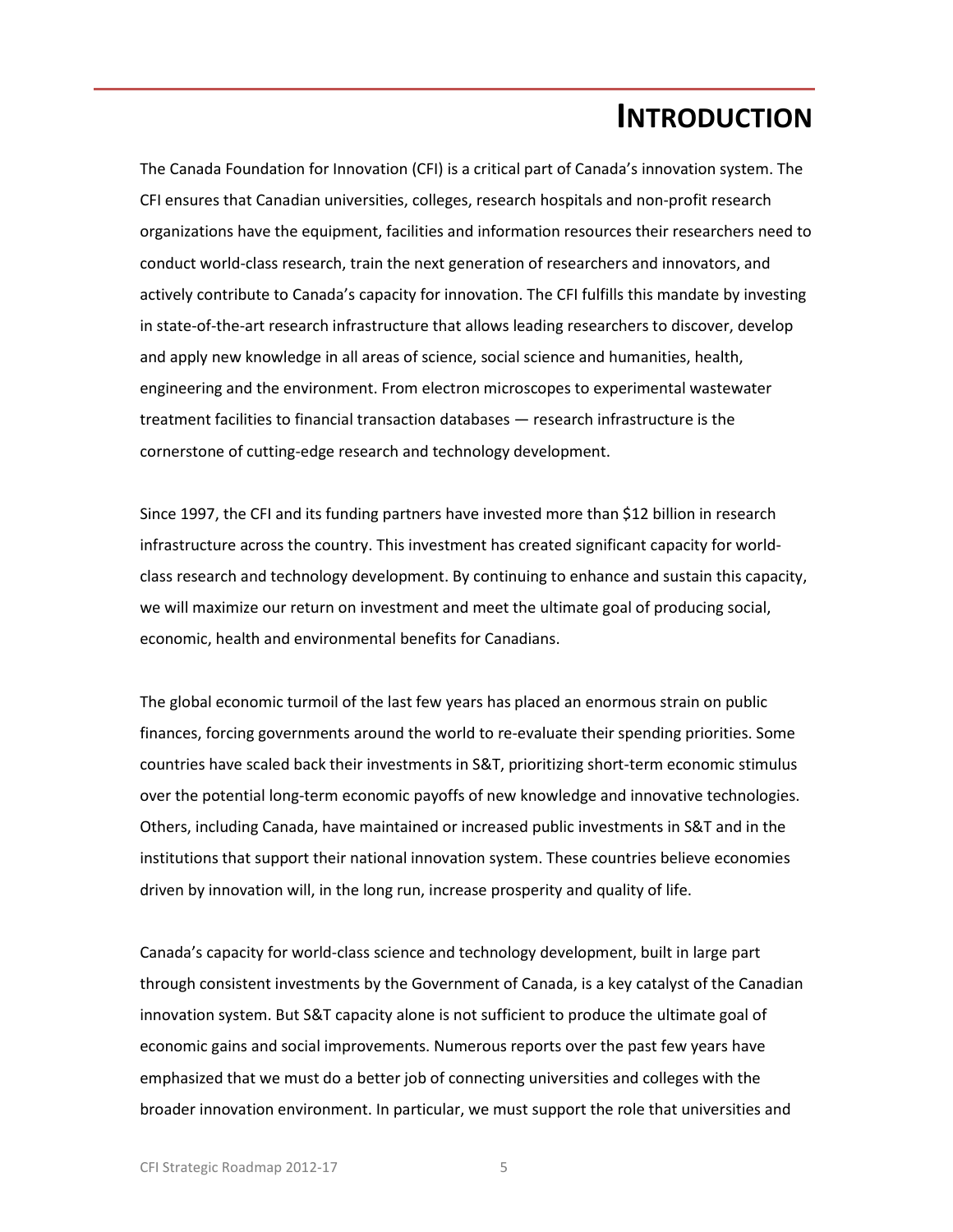colleges play in building vibrant communities and training creative, technically skilled and entrepreneurial individuals. These are the people who attract private-sector investment and improve overall S&T absorptive capacity, which in turn leads to private-sector innovation. This is the challenge the CFI will meet in performing its mission as Canada's principal agency for the support of research infrastructure.

# **EVOLVING TO MEET TODAY'S CHALLENGES**

The CFI has conducted various evaluations, consultations and stakeholder surveys over the past few years which clearly indicate that it is playing an important role in supporting Canada's research enterprise. The CFI is doing so effectively and efficiently, and its core operating principles match its mandate. Nevertheless, to continue delivering its mandate effectively and focus on areas with the greatest potential for return on investment, the CFI must evolve to meet today's challenges. This strategic roadmap aims to chart this evolution by identifying areas where the CFI is shifting its approach and application. In general, these shifts fall into three categories:

- **1. Applying the principle of excellence across a broader spectrum of infrastructure funding.** By expanding its areas of funding to include major science initiatives and colleges working with industry, the CFI has an opportunity to apply the measure of excellence across a broader range of research capacity building activities. This can be achieved by adjusting evaluation criteria to include such aspects as excellence in research facilities management and governance, the quality of research partnerships, planning for sustainability and inter-institutional collaboration.
- **2. Supporting the full spectrum of research, from discovery to innovation.** In order to enhance the integration of research infrastructure into Canada's innovation system, the CFI will design and deliver programs and policies to support the full continuum of research activities — from fundamental to applied research. This can be accomplished in a number of ways, including: continuing to provide infrastructure support for researchers who have developed relationships with private-sector companies (e.g., the NSERC Industrial Research Chair holders); partnering with the Networks of Centres of Excellence Program to ensure the networks have the equipment and facilities they need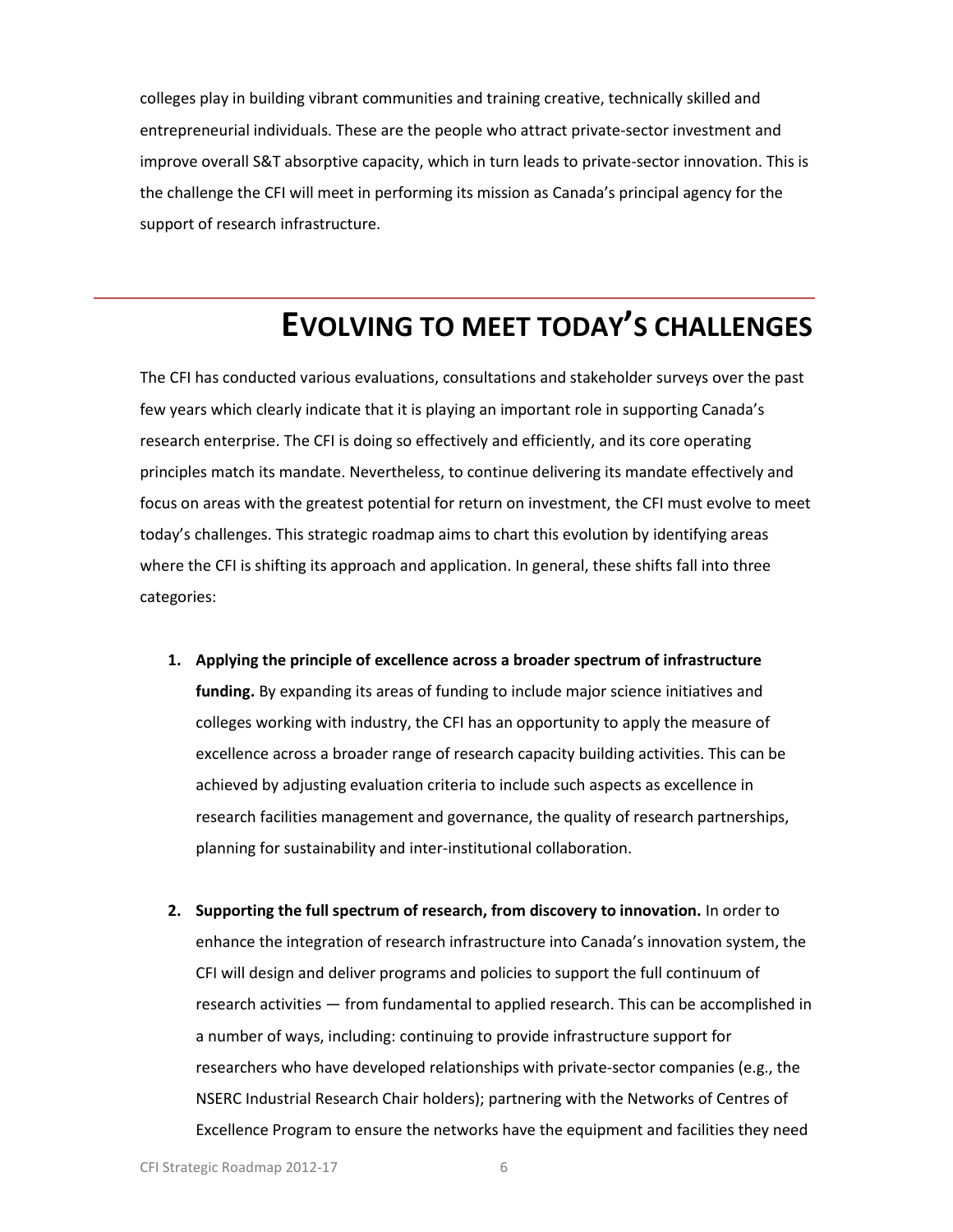to work with industry or the voluntary sector; focusing resources on building research capacity in colleges; and working with the private sector on how best to shape the CFI's research capacity and training support roles to meet industry needs.

**3. Workings together to consult, coordinate, collaborate and communicate.** One of the real strengths of the CFI is its consultative approach to designing and delivering its programs. Across the board, stakeholders place great value in this characteristic because it ensures that the CFI remains responsive, transparent and accountable. The CFI is convinced that this approach to service delivery can be expanded to improve coordination and collaboration in the provision of research support by agencies at both the federal and provincial levels. It can also help build bridges between the academic, non-profit and private sectors and better communicate the value of research to the Canadian public.

# **DELIVERING OUR VISION**

As specified in the 2010 Funding Agreement, the CFI's mission is to enhance the capacity of Canada's universities, colleges, research hospitals and non-profit research organizations to:

- **EXECUTE:** attract and retain the world's top research talent;
- **EXECO FEDER** researchers to undertake world-class research and technology development that lead to social, economic and environmental benefits for Canada;
- support private-sector innovation and commercialization; and
- **train the next generation of researchers.**

To continue to achieve its mission, the CFI believes research infrastructure must be a cornerstone of Canada's innovation system and, as such, play a catalytic role in improving competitiveness, prosperity and quality of life. Doing so will involve:

- supporting research infrastructure that can be used across the full continuum of research, from discovery to innovation;
- ensuring that research infrastructure acts as a catalyst for improved knowledge flows and dynamic interactions among disciplines, institutions and sectors; and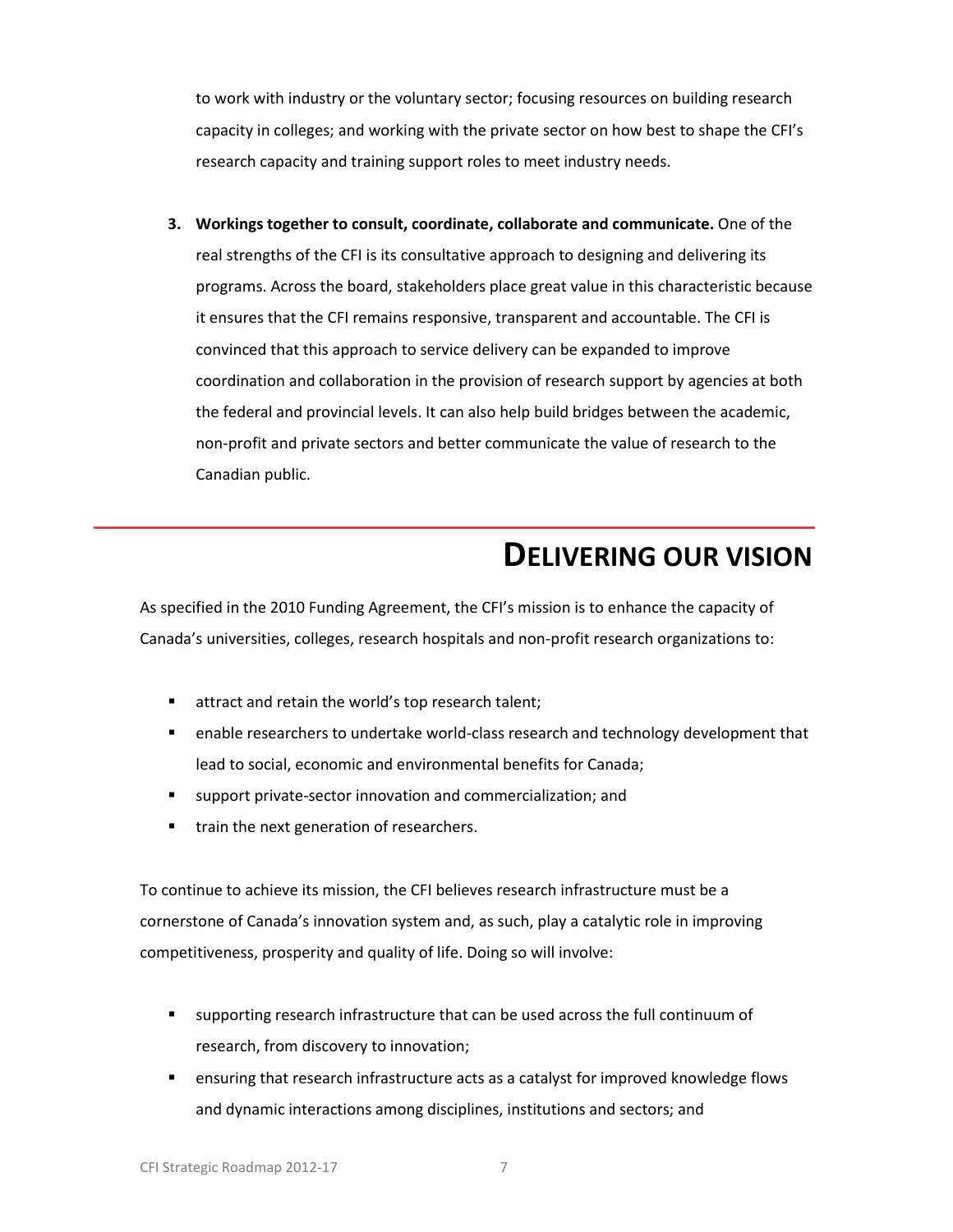providing infrastructure funding in a way that creates critical mass in priority areas and supports the development of industrial clusters.

In order to accomplish this, the CFI will focus its efforts on three specific areas over the next few years:

- design and deliver programs and associated policies that help maintain and enhance the capacity of Canada's research enterprise to perform at world-class levels, and foster the integration of universities and colleges into the broader national innovation system;
- **•** develop the capacity to contribute to ongoing policy discussions on how research infrastructure can help address today's economic, social and environmental challenges; and,
- continuously adapt and improve CFI operations in order to maintain the ability to effectively and efficiently deliver support for research infrastructure across Canada.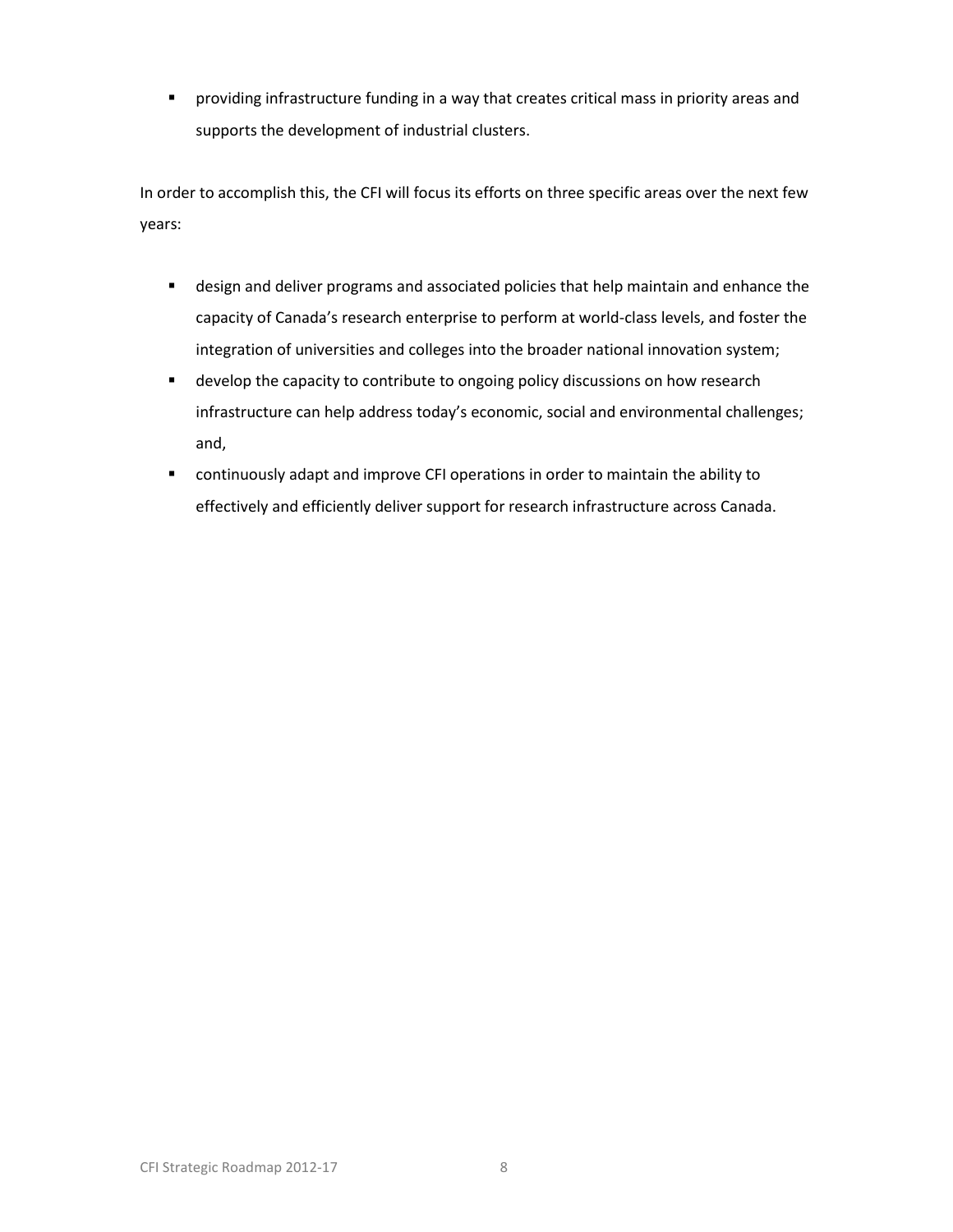# **OUR MANDATE**

## **WORLD-CLASS RESEARCH**

In its 2010 *State of the Nation Report*, the Science, Technology and Innovation Council (STIC) pointed out that high performing national innovation systems are built on a foundation of a strong pool of highly skilled individuals, research excellence, public and private institutions that effectively support research and technology development, systematic mechanisms for knowledge translation and application, and successful commercialization of innovative products and services by the private sector. These are the components necessary to successfully "move ideas from imagination to innovation to markets."

Despite significant gains over the past decade in building world-class research capacity in Canada, the situation remains fragile. Nations are competing for the most talented researchers, and the knowledge they produce. And the competition is heating up as both developed economies and emerging nations adopt innovation as the driver of future economic success. As the Science, Technology and Innovation Council warn, in today's highly competitive world, Canada must guard against complacency.

## **The CFI will ensure that …**

Canada's best researchers have access to the state-of-the-art infrastructure necessary to conduct world-class research across all disciplines, and from discovery to innovation.

# **WORLD-CLASS TALENT**

Highly skilled, creative, entrepreneurial researchers, and the students they train, are fundamental to Canada's innovation system. Providing them with the resources they require to conduct world-class research, and train the next generation of researchers, is a core aspect of the CFI's mission.

As the Government of Canada's *S&T Strategy* points out, stimulating private-sector investment in R&D by facilitating interactions with public research institutions offers the potential to increase private-sector orientation toward innovation. In turn, increasing the number of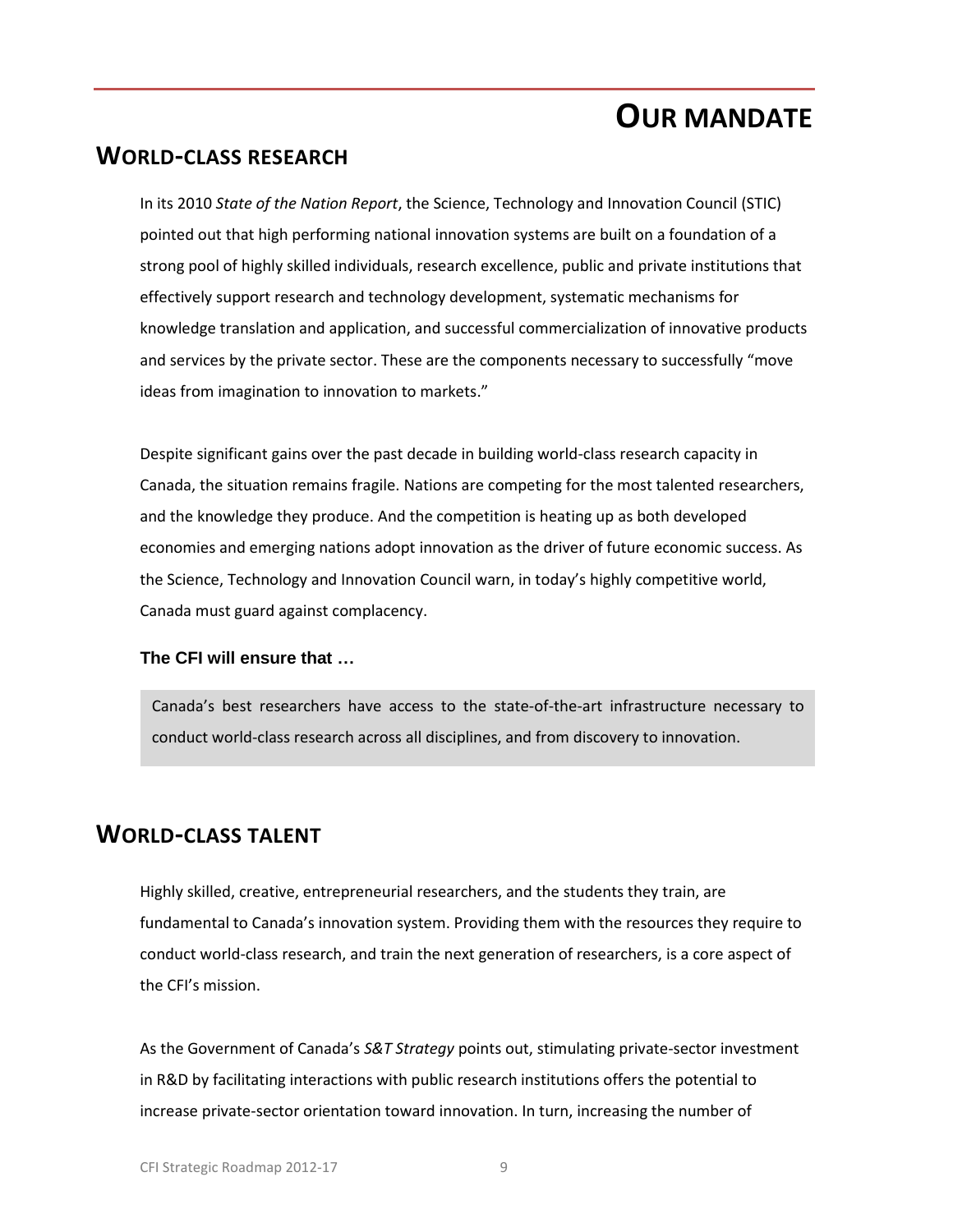companies that embrace innovation as a core business strategy will increase job opportunities for highly skilled graduates. The CFI has an opportunity to support and facilitate this interaction through its infrastructure investments, and in particular by continuing to provide support for research-based initiatives designed to facilitate public-private interaction and knowledge exchange.

#### **The CFI will help …**

Attract and retain the best talent from around the world and provide a vibrant environment in which to train the next generation of researchers and innovators.

## **WORLD-CLASS INNOVATION**

Today, Canada faces a central economic challenge; the need to foster innovation and boost overall productivity. The R&D capacity created through CFI investments can play a vital role in meeting this challenge by providing researchers with the equipment and facilities they require to generate new knowledge, and by acting as a catalyst to foster the interaction between universities, colleges and all sectors of society.

As Dr. Hermann Hauser points out in his recent report on the future role of the UK Technology and Innovation Centres: "the leisurely translation of scientific discoveries into new industries has been replaced by a race between nations to take advantage of these discoveries and translate them into economic success stories before others do so."

To meet this challenge, countries such as the UK, Sweden, Germany and the United States are fostering greater public-private sector interaction by facilitating and supporting access to university researchers and infrastructure. In future competitions, the CFI will foster greater university-industry interaction by ensuring that programs and policies are designed to connect institutions with innovators, providing timely infrastructure support, encouraging the use of CFIfunded facilities by the private sector and engaging the private, public and voluntary sectors in identifying research needs and opportunities to promote innovation and commercialization.

#### **The CFI will ensure that …**

Universities, colleges and research hospitals use their research infrastructure to support innovation in partnership with innovators in the public, private and voluntary sectors.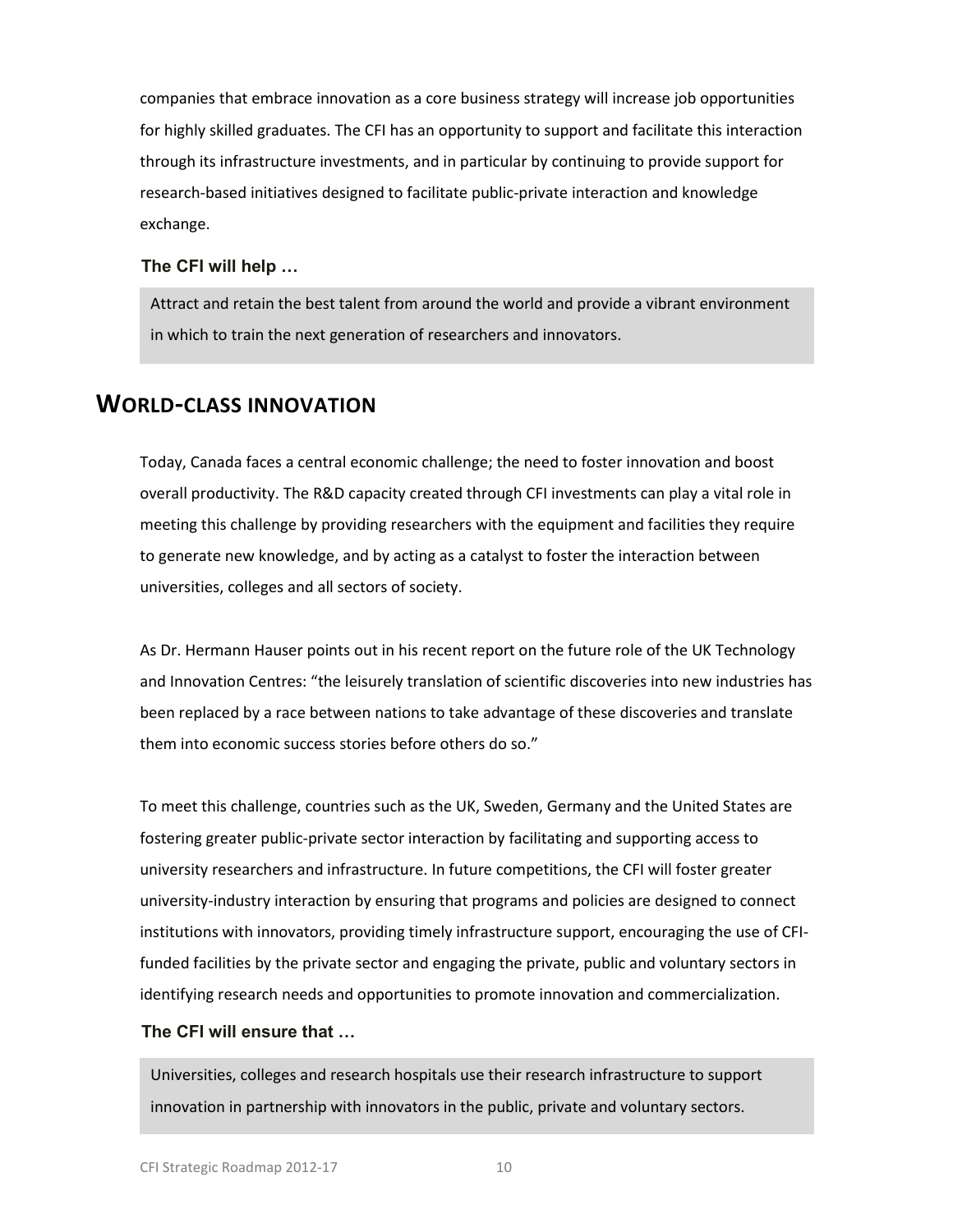# **STRATEGIC DIRECTIONS**

The CFI intends to follow a number of strategic directions to fulfill its mandate. These directions represent both current practices and their evolution to meet today's challenges.

## **INVEST IN THE HIGHEST LEVELS OF EXCELLENCE**

Research excellence underlies all CFI funding activities. It is the starting point in the design and implementation of our programs, the primary criteria applied to all funding decisions and the ultimate standard of research and technology development. By focusing on excellence, the CFI ensures that results are maximized; the best people are supported and public resources are effectively distributed.

In order to continue contributing to the performance of the Canadian innovation system, the lens of excellence will be applied to the full range of research and research management activities. These include upstream fundamental research and downstream applied research; the knowledge flows between research institutions and other sectors; and, the quality of relationships between universities, colleges and all sectors of society. In doing so, the CFI will increase the return on its investments in research infrastructure by supporting the highest quality activities along the full spectrum from discovery to innovation.

#### **The CFI's goal is to ensure that …**

Canadian researchers perform at the highest level of excellence and that innovators benefit from their research.

## **The CFI will achieve this by…**

- Applying the criteria of excellence to all research activities, including innovation and commercialization
- **Filter Fostering strong collaboration and partnerships among people, institutions and** sectors
- **Strengthening dialogue with provinces, institutions and the private sector to identify** and address the research needs of the nation
- Investing in a full range of infrastructure projects supporting discovery through to innovation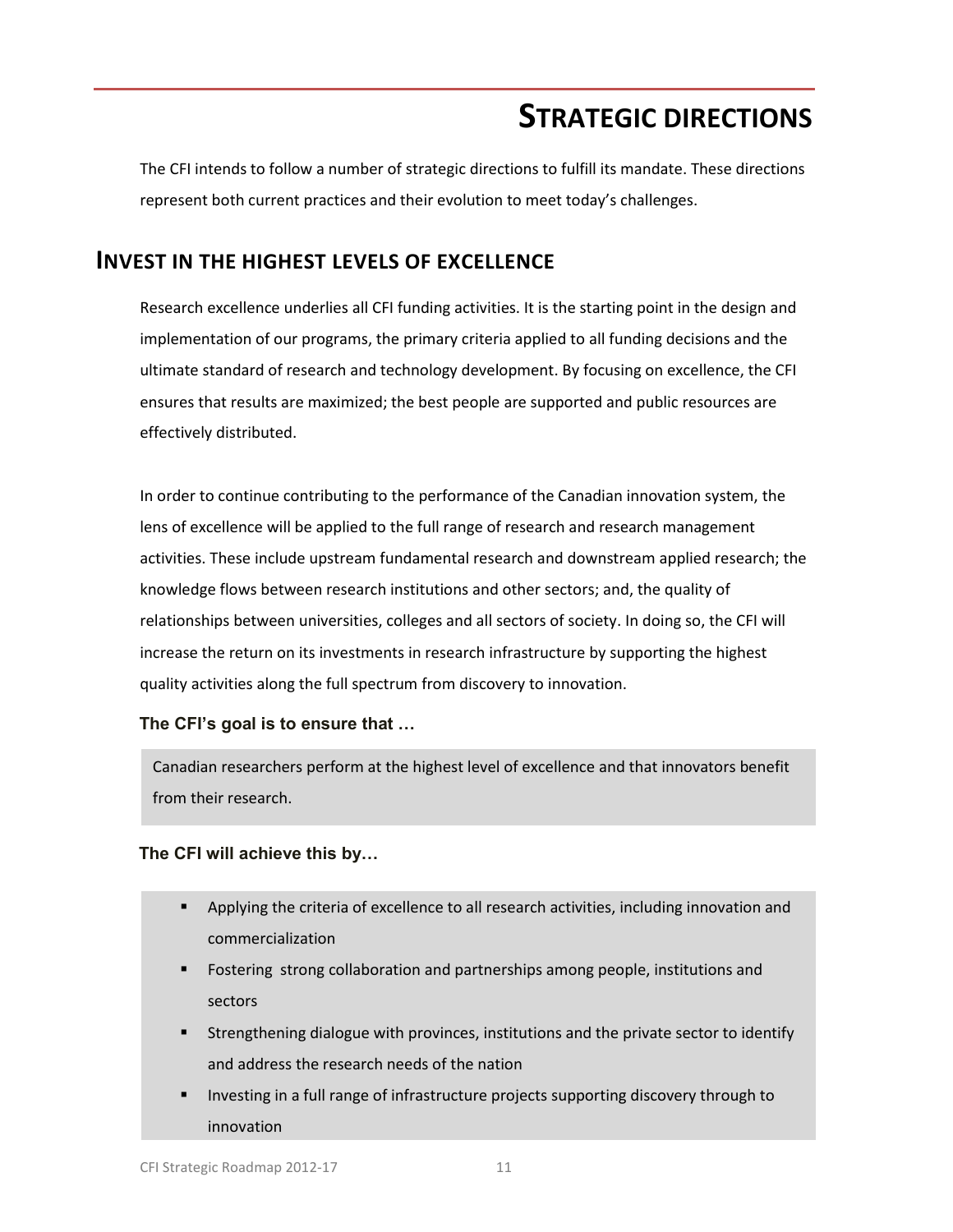# **SUSTAIN AND ENHANCE CANADA'S RESEARCH CAPACITY**

Sustaining the capacity of Canada's research enterprise is an immediate priority for the CFI and for the Government of Canada. Approximately 55 percent of the funds allocated to the CFI in Budget 2009 are devoted to this priority. Given that the CFI has played a central role in building this capacity over more than a decade, it is only appropriate that the CFI helps tackle this challenge.

The Government of Canada recognizes that sustaining capacity requires ongoing investment in state-of-the-art infrastructure. This ensures that Canadian researchers remain internationally competitive. Continued investment is also necessary to counteract the effects of depreciation of research equipment and its usefulness in advancing the state of scientific knowledge. Canadian researchers cannot remain at the cutting edge of research using outdated equipment and facilities.

Over the medium and long-term, however, it is important to augment capacity beyond current levels to keep from falling behind, losing competitive advantage and forfeiting the economic and social benefits of research to other countries. Remaining competitive will require ongoing investments in research infrastructure to enhance capacity. Although this can be difficult in times of economic restraint, the OECD recently pointed out that the greatest benefits will accrue to those countries that combine the immediate priorities of spending control with the long-term goals of boosting innovation through continued investments in R&D.

Over the next several months, the CFI will hold competitions for the funds allocated under the current Funding Agreement. These investments will help ensure that current research capacity is sustained and exploited to its fullest extent.

#### **The CFI's goal is to ensure that**

Canada's research enterprise has the capacity to perform at world-class levels.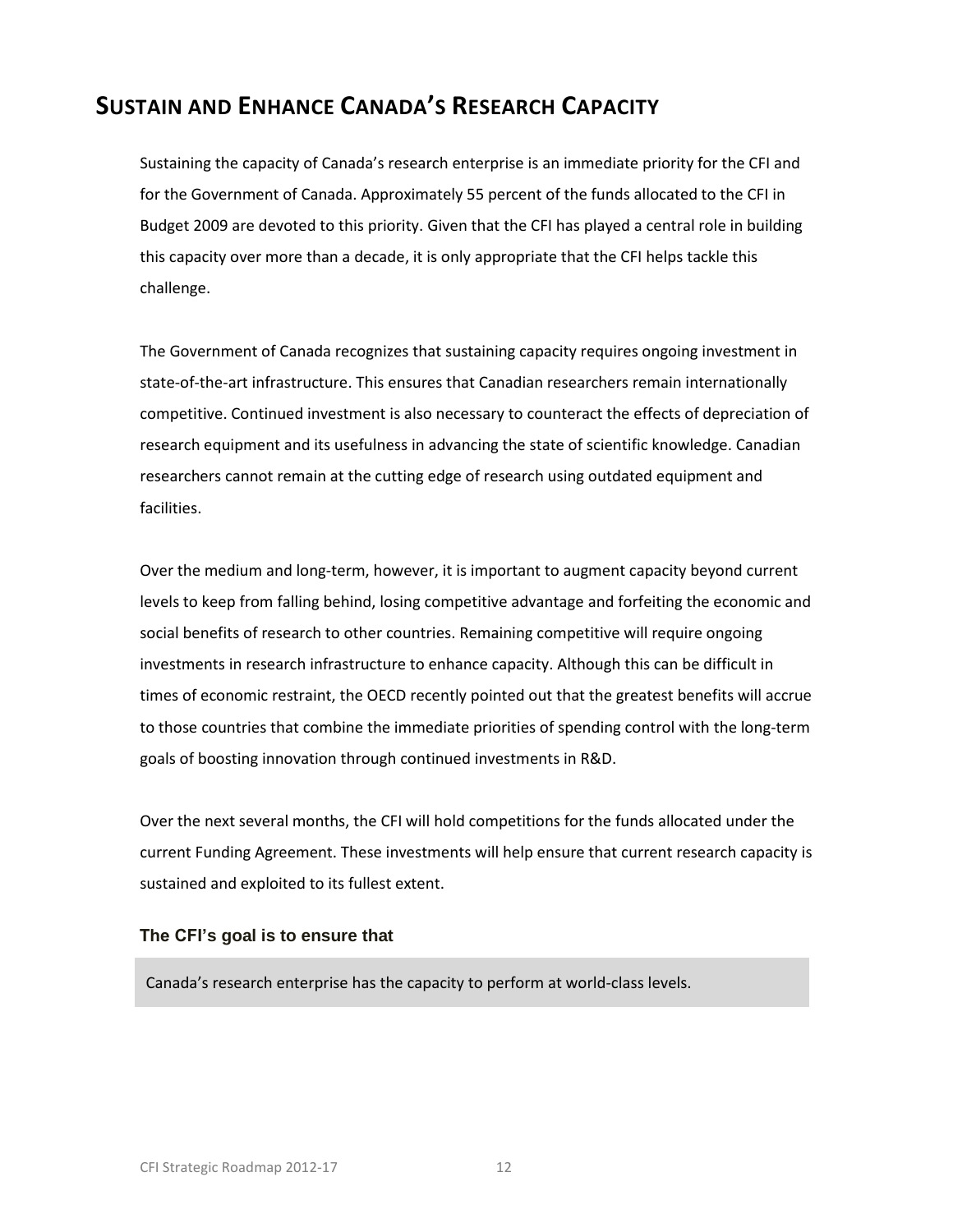#### **The CFI will achieve this by…**

- Engaging stakeholders to develop an appropriate, effective and stable framework for sustaining and enhancing all of Canada's top performing research facilities
- Collaborating with the Government of Canada to develop a strategy for the creation, management and exploitation of national large-scale research infrastructure
- Requiring institutions to develop comprehensive sustainability plans for CFI-funded infrastructure

# **FORGE PRODUCTIVE PARTNERSHIPS**

The CFI supports and engages in two types of partnerships:

- **Phart in antigoral part is example 2** opertual or that undertake research activities; and,
- partnerships between research funding agencies to coordinate funding and improve outcomes.

Both types of partnerships are effective in promoting world-class research, improving the management of multi-institutional research infrastructure, coordinating access to financial support and reducing the burden on applicants.

Partnerships in support of world-class research: Collaborative research initiatives in areas such as physics, genomics, health sciences, material sciences and oceanography require the use of large-scale, state-of-the-art infrastructure and extensive national and international collaborations. As a result, research infrastructure is becoming increasingly complex and expensive. In many cases, no single institution, and in some cases, no single country, can afford to tackle these projects alone. Partnerships can help address this challenge by combining the expertise of researchers and the resources of several institutions and countries.

At the institutional level, the CFI Outcome Measurement Studies indicate that the intentional grouping of research infrastructure within institutions is fostering multidisciplinary research partnerships that focus on problem-oriented research. The studies also indicate that interinstitutional partnerships to develop and manage research facilities have a positive effect on research productivity and quality of the research outcomes. Supporting partnerships between researchers, institutions and the private and public sectors will increase the return on CFI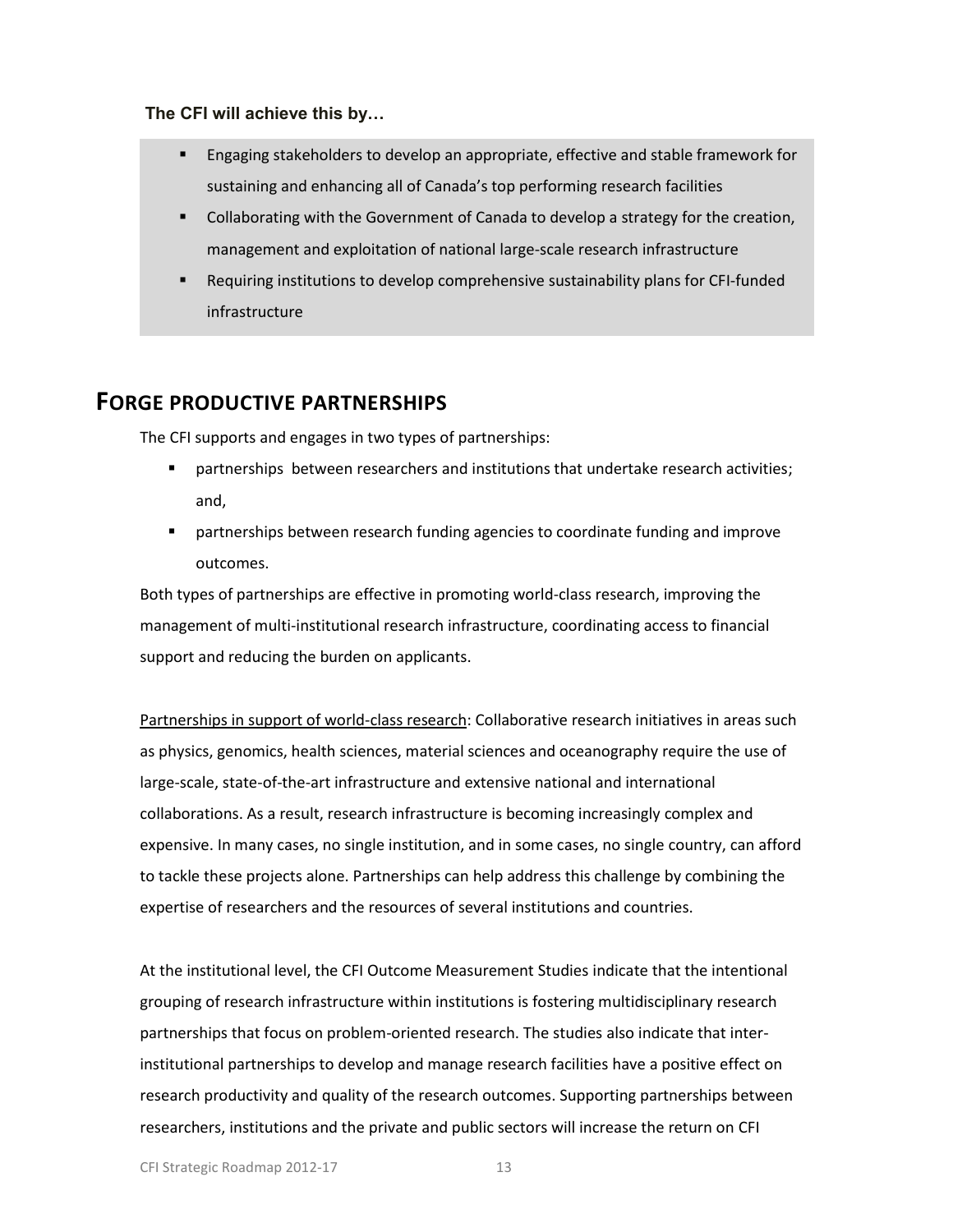investments by fostering dynamic interaction between sectors and facilitating the flow of research knowledge into the innovation system.

The next step for the CFI is to facilitate the participation of the private sector in these productive partnership arrangements, allowing them to increase their capacity for innovation. At the same time, we must ensure that those institutions engaging in partnership activities receive appropriate support and recognition for their efforts.

Organizational partnerships: In certain instances, researchers and institutions can benefit from concerted planning and action between the CFI and other granting agencies in the delivery of research support. These benefits include reduced burden on applicants, the focusing of support in particular subject areas or modalities of research, coordinated and uniform policy implementation, and a more comprehensive understanding of the impact of research on Canadian society.

## **The CFI's goal is to ensure that…**

Where appropriate, CFI investments in infrastructure achieve maximum impact through partnerships.

**The CFI will achieve this by…**

- **EXECTE:** Learning from international best practices in supporting research partnerships
- Targeting investments to infrastructure projects that support inter-sectoral and international collaboration, from discovery to innovation
- Designing policies and processes that encourage inter-institutional planning and inter-sectoral collaboration
- Investing in facilities that cluster institutions and industry
- Forming organizational partnerships that increase the effectiveness of the CFI in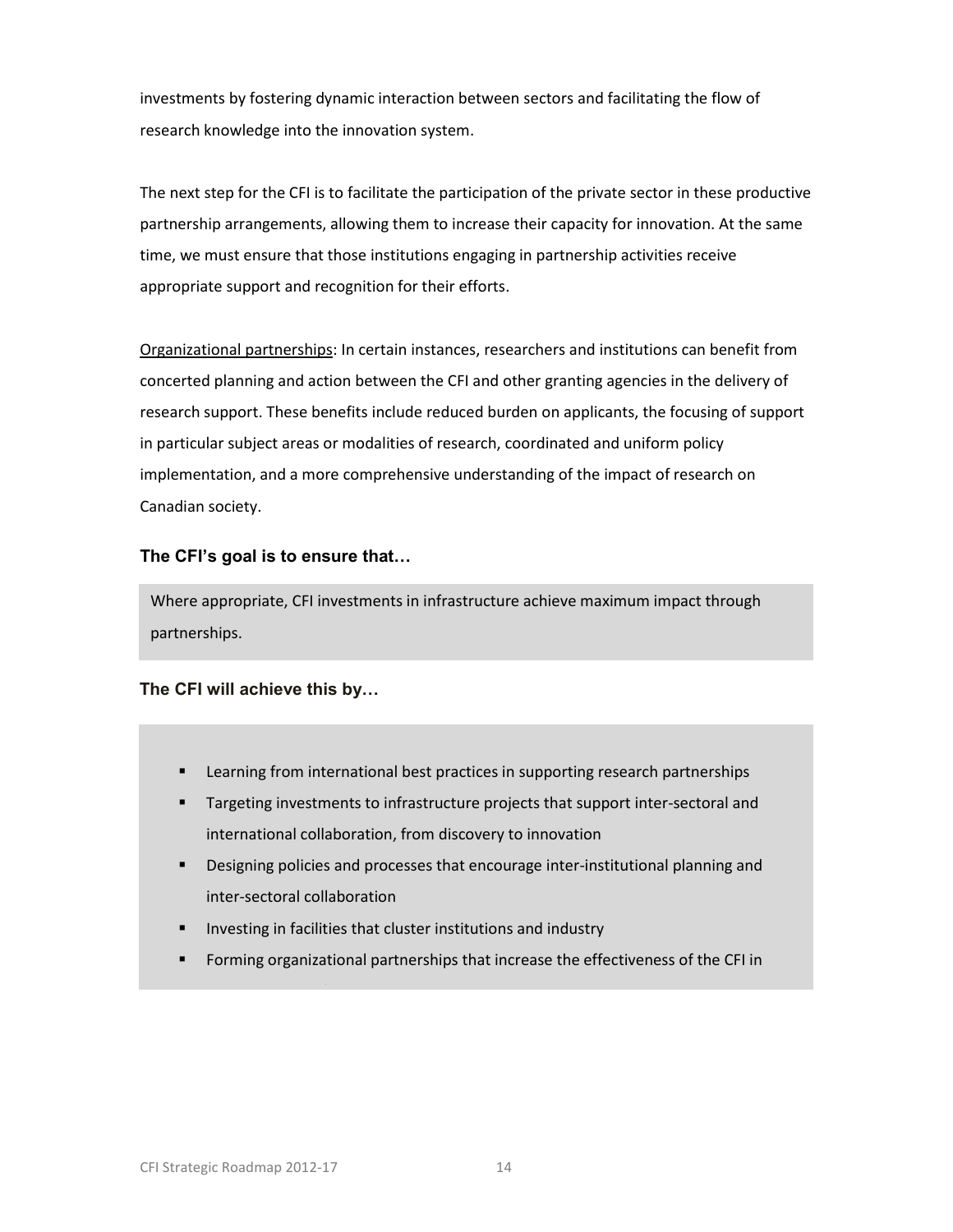# **BUILD GLOBAL INFLUENCE**

International research collaborations benefit Canada in three specific ways:

- **they allow Canadian researchers and organizations to draw talent and knowledge from** around the world in order to increase domestic research and innovation capacity;
- **they build connections across the globe, opening up new possibilities for Canadian** research undertakings and new markets for Canadian business; and,
- they allow Canadian researchers and companies to contribute their expertise and innovations to meeting global challenges.

Canadian researchers have long sought out, and benefited from, international collaborations, and leaders of the R&D community have actively encouraged institutions and governments to support such activities. Canada, however, has not yet developed coherent and sustained policies and programs to promote international collaboration.

While individual Canadian researchers consistently punch above their weight in scientific production — producing 4.8 percent of the OECD's research publications with only 2.8 percent of the OECD's population — Canada rarely plays a prominent role in the international research initiatives of other major S&T performing countries such as the U.S., UK, the European Union, Japan and Australia. Over the past decade, federal and provincial investments in research have created a strong foundation for attracting top research talent from around the world, but it is not evident that Canada is maximizing the domestic benefits of international R&D, or its influence in global research projects.

State-of-the-art research infrastructure is one of the key drivers in establishing global influence and facilitating Canadian participation in global research undertakings. Such facilities also attract international collaborators to Canada. Adopting a strategic focus on building Canadian influence in the global research enterprise will allow Canada to seize opportunities that are currently being missed, bring Canadian innovation to the world and, by drawing foreign researchers to Canada, ensure that CFI-funded facilities are fully exploited.

## **The CFI's goal is to ensure that…**

Canadian researchers have access to the infrastructure necessary to make important and influential contributions to the global research enterprise and maximize benefits for Canada.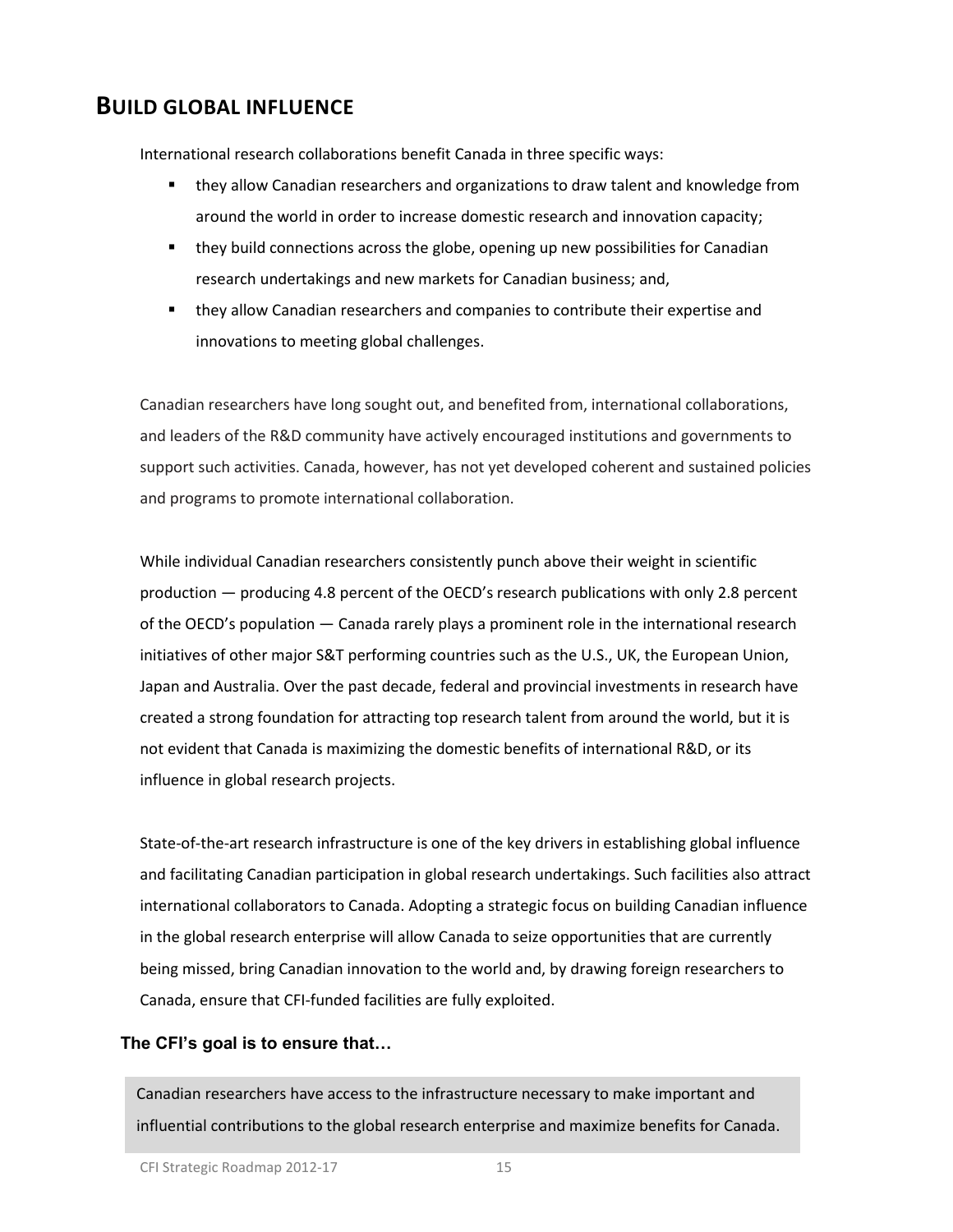#### **The CFI will achieve this by…**

- Investing in infrastructure that supports international research collaboration, including the involvement of the Canadian private sector
- Investing in facilities that enable Canadian universities and their partners to contribute to addressing global challenges through the use of Canadian knowledge and technologies
- Incorporating international dimensions into programs that support innovation and university-industry partnerships
- Ensuring that infrastructure is accessible so it can be used by industry to increase global competitiveness

# **ESTABLISH A TRUSTED VOICE**

Successful organizations are often known both for their practices and for their contributions to the public agenda. Over the years, the CFI has gained significant trust among governments and other stakeholders for its ability to efficiently manage and allocate public funds, while developing and implementing innovative programs that have truly transformed the research landscape. This recognition has served the organization well.

Today, universities, colleges and research hospitals offer a competitive research and training landscape that is among the best in the world. Despite these gains, new challenges are emerging, especially on how to best support the country's research enterprise from discovery to innovation, and to connect those who advance knowledge and those who apply it for the benefit of Canadians. At the same time, there is growing expectation among Canadians that funding bodies need to do a better job of communicating the tangible benefits of the research supported by public funds.

Research and innovation have taken on a critical role in building the vitality of Canada's way of life and economic growth. Now more than ever, it is essential to reach out and share with Canadians the tangible benefits of the research enterprise. Over the years, the CFI has done a good job of communicating the discovery and the promise of research to Canadians, thanks to announcements, media relations and initiatives such as the Innovation Canada e-zine, and on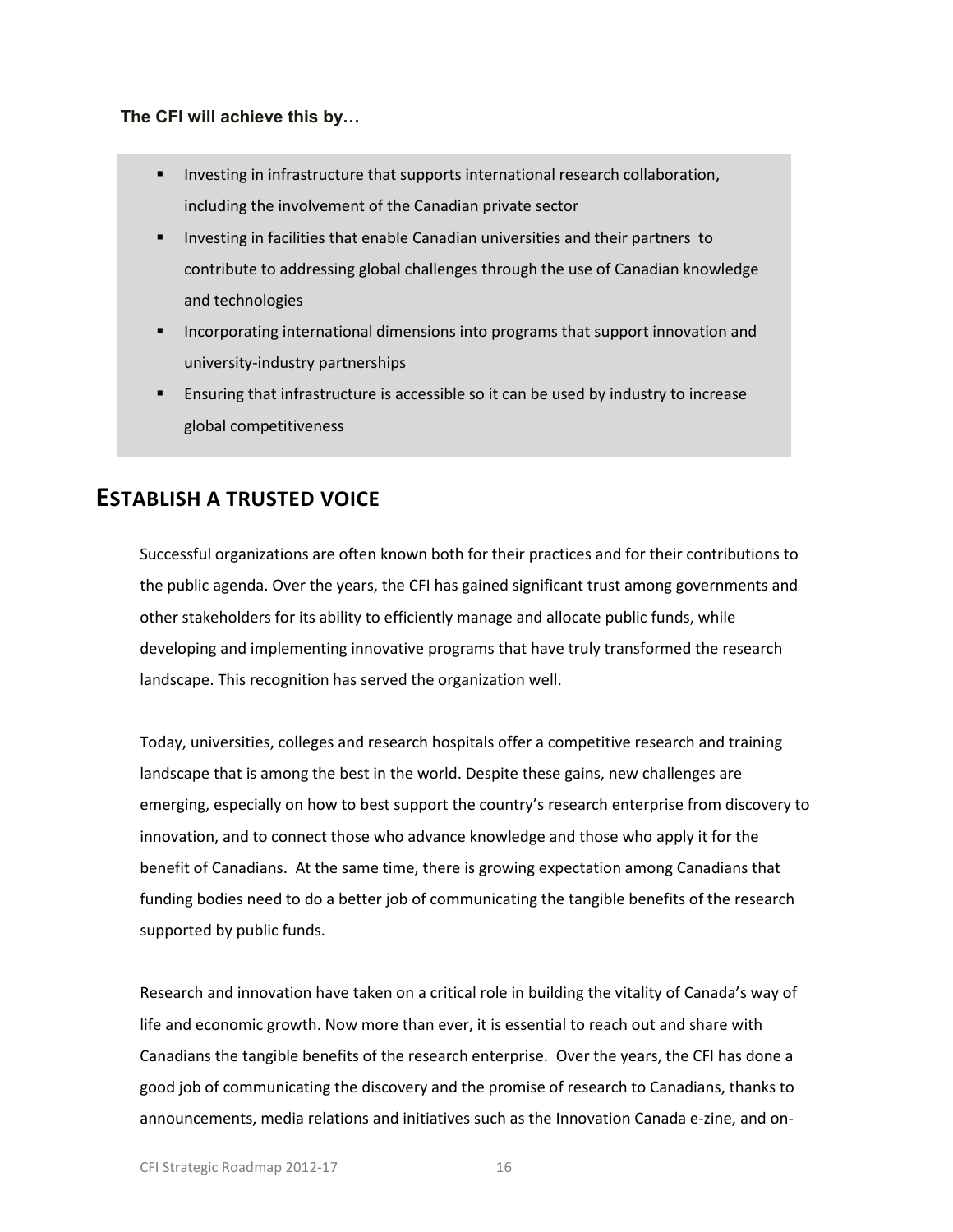line videos. Today's digital world, however, demands that communications be suited to the electronic medium. Having set our sights on becoming a communications powerhouse, the CFI now needs to convene and engage in national conversations in its area of expertise, and to embrace the digital environment, creating new and exciting online communications products.

#### **The CFI's goal is to ensure that…**

CFI communicates the value and impact of the research enabled by its investments in infrastructure.

#### **The CFI will achieve this by…**

- **Positioning CFI as a leader in communications, including the use of social media,** media relations and community engagement
- Using the knowledge derived from its activities to be accountable to Canadians and to position CFI as a thought leader on research and infrastructure issues
- Working with stakeholders to nurture a culture of communications on the value of research

# **TRACK IMPACTS**

The CFI has made great strides in developing methods for assessing and evaluating the impacts of its investments in order to understand the importance of infrastructure to the research enterprise, the role it plays in contributing to Canada's innovation system and the value to Canadian taxpayers. Evaluation also plays a crucial role in effective program design and implementation by providing evidence of success.

The CFI has developed a suite of highly innovative evaluation and outcome assessment tools that allow the CFI to extract key outcomes of its funding. These tools also help the CFI tackle the challenges of assessing the impacts of research, such as the fact that impacts can take years, if not decades, to be realised, and that there are multiple inputs from numerous agencies and levels of government.

In recent years, the CFI has begun to build a reputation as a leading innovator in evaluation and impact assessment, especially with the development of its Outcome Measurement Studies. And it is now undertaking a new socio-economic impact assessment exercise that aims to highlight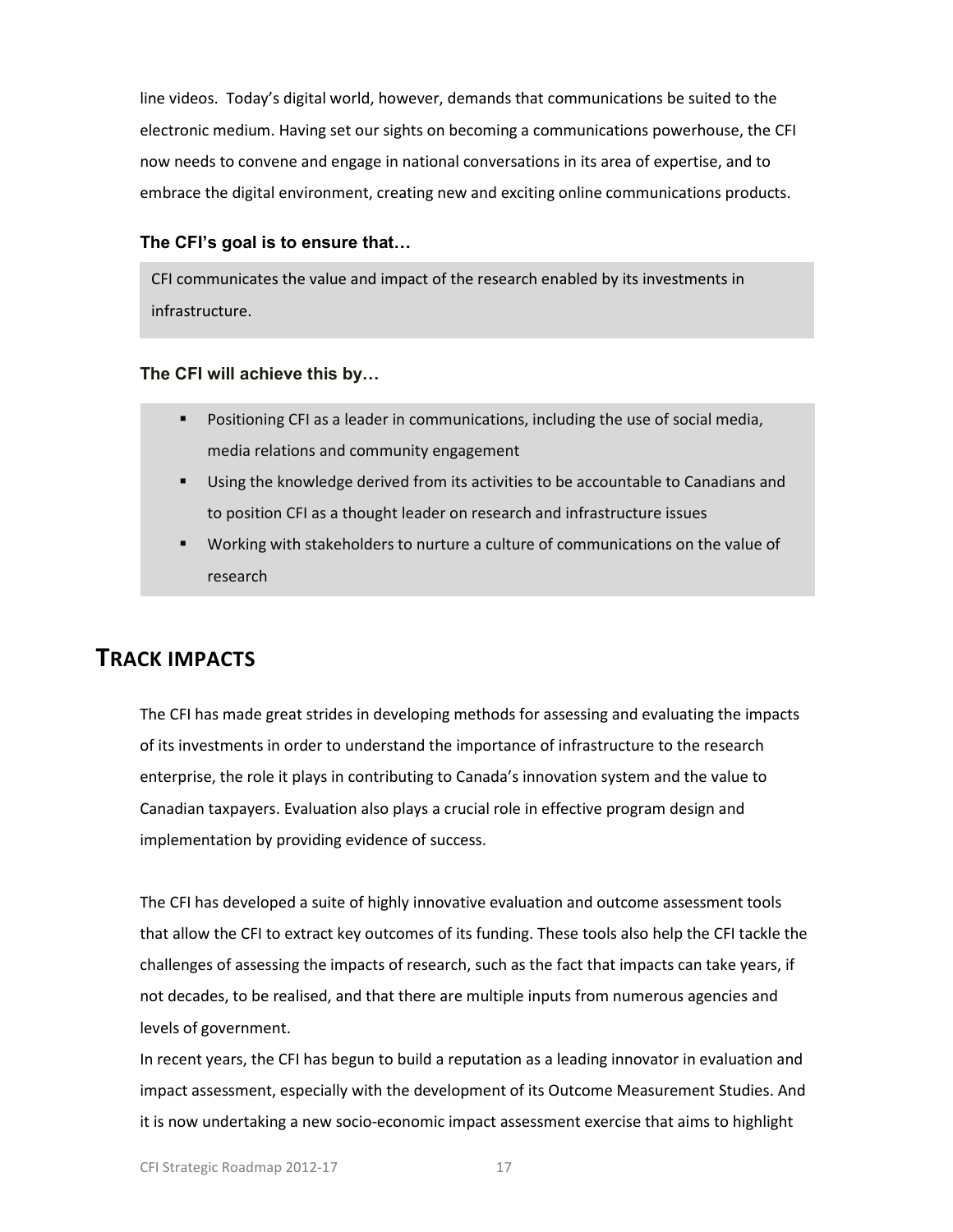the benefits of focused investments in medical imaging technologies. Continuing to innovate will require new sources of evidence, greater collaboration with a broader range of stakeholders and research support agencies, and adequate resources.

#### **The CFI's goal is to ensure that …**

The CFI accurately assesses the value and impact of its investments in research infrastructure.

#### **The CFI will achieve this by…**

- **IDENTIFY IDENTIFY IDENTIFY** Identifying metrics and indicators that accurately reflect the socio-economic impact of research and that can be used to develop a narrative demonstrating the value of CFI investments
- **Tracking outcomes to ensure effective program design and implementation, and** policy development
- Enhancing organizational capacity to mine and analyze information in the CFI's databases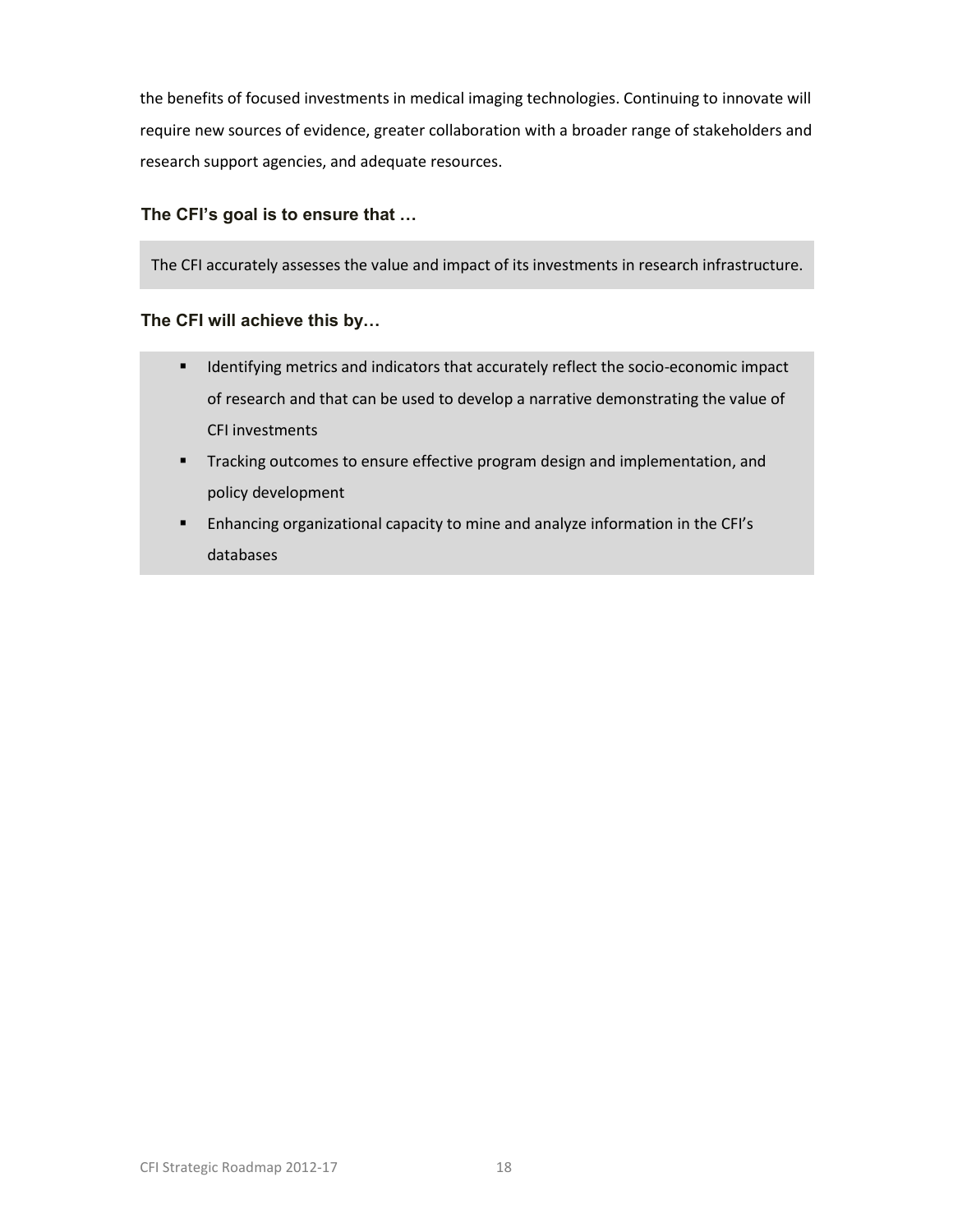# **OUR ASSETS**

## **MODERN GOVERNANCE AND ORGANIZATIONAL EXCELLENCE**

The CFI is a non-profit corporation created by the Government of Canada through the 1997 *Budget Implementation Act*. The CFI is governed by a Board of Directors made up of 13 individuals, 6 of whom are appointed by the Government of Canada. The Directors are drawn from a variety of backgrounds, each with a unique perspective and understanding of the research and innovation environment. Appointed for a three-year renewable term, they bring with them expertise in the private, institutional, academic, research and government sectors.

The CFI Directors hold fiduciary responsibility, and are required to oversee CFI operations and prudently manage CFI funds. Directors make final decisions on projects to be funded and set strategic objectives in the context of the CFI Funding Agreements. Regularly reviewing issues from a risk-assessment perspective, they determine acceptable levels of risk and ensure that appropriate mitigation steps are in place.

The Board of Directors reports to CFI Members, a higher governing body similar to a company's shareholders, but representing the Canadian public. The CFI Members are responsible for the appointment of 7 of the 13 Board Directors. They also receive and review audited financial statements, appoint auditors and approve the annual report at their annual meeting.

Since it was introduced in 2008, the CFI's Performance, Evaluation, Risk and Audit Framework (PERAF) has served as a guide for CFI activities. The PERAF applies to the CFI as a whole and includes an organizational risk assessment and management plan involving a description of key risk areas that may influence the CFI's ability to achieve its national objectives, together with related risk management strategies. These strategies include: risk-based contribution audits and internal auditing plans to monitor and assess compliance and overall program management; strategies to enable ongoing operational and financial monitoring of funded projects; and reporting commitments of key stakeholders involved in the delivery of CFI funds.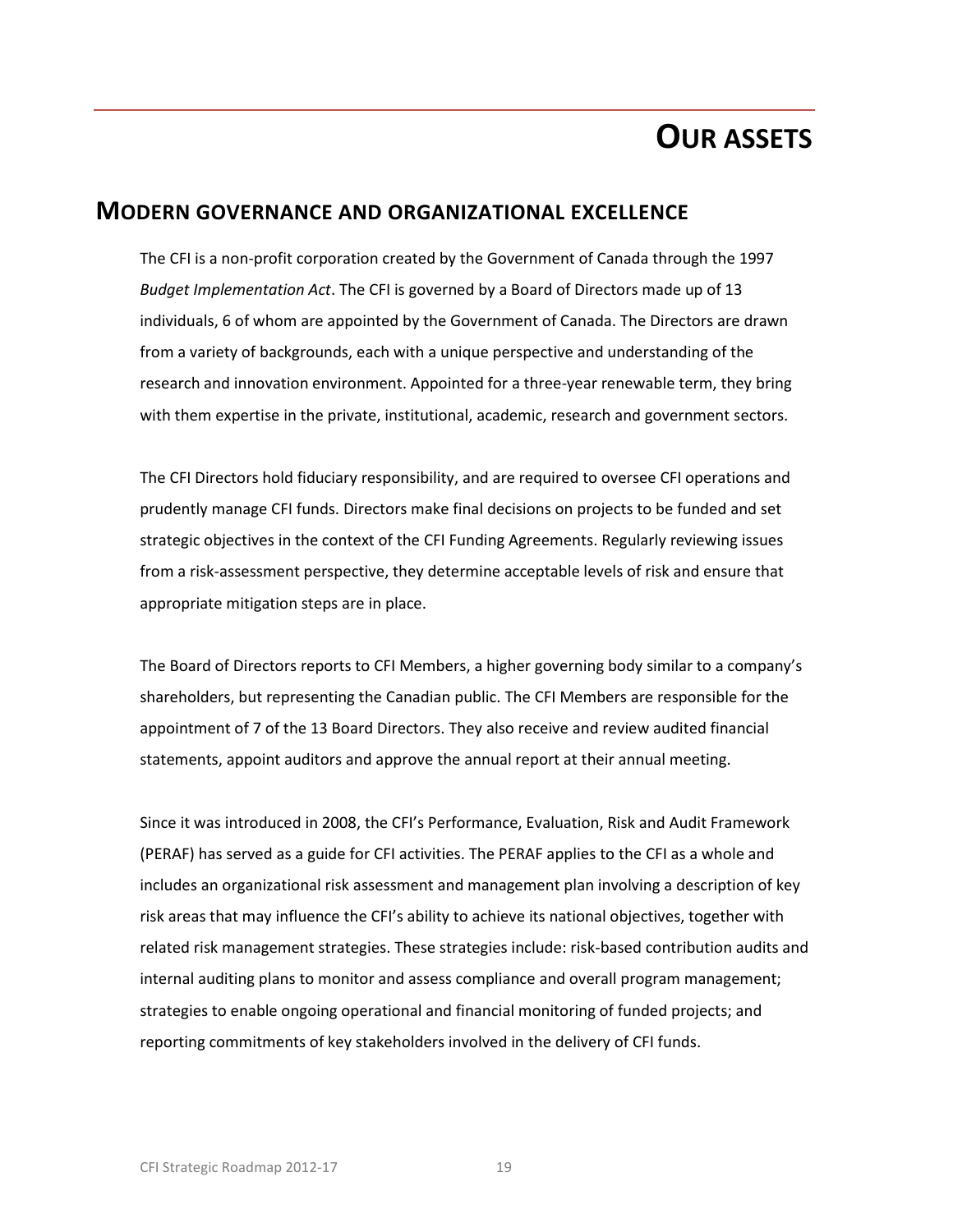#### **The CFI's goal is to ensure that …**

The CFI maintains a modern, effective governance system and achieves organizational excellence.

#### **The CFI will achieve this by…**

- Reviewing and implementing best practices in corporate management and governance, including the role of Members and Directors
- Ensuring that the CFI benefits fully from the expertise, reputations and networks of its Members and Directors
- Applying a risk-based management approach to all CFI activities
- Implementing internal policies and practices focused on excellence in every aspect

## **RIGOROUS DECISION-MAKING AND ACCOUNTABILITY**

CFI funding is awarded through a comprehensive merit-based assessment process. The CFI conducts merit reviews of all applications by engaging top experts from around the world. Drawn from every academic discipline and the broader community, these experts carefully evaluate applications and make recommendations based on their extensive knowledge and measured against the established evaluation criteria. Their voluntary contributions of time and effort lie at the heart of CFI operations and are the basis of CFI's integrity as a research support agency.

The expert panels assess applications according to:

- the quality of the research;
- the enhancement of capacity for innovation; and,
- potential benefits to Canada.

The CFI is committed to the principle of public accountability. As a result, it places great importance on evaluating the impact of its investments in research infrastructure. It also recognizes its responsibility to deliver programs that focus on Canada's needs and that enable its researchers to compete in the global, knowledge-based economy.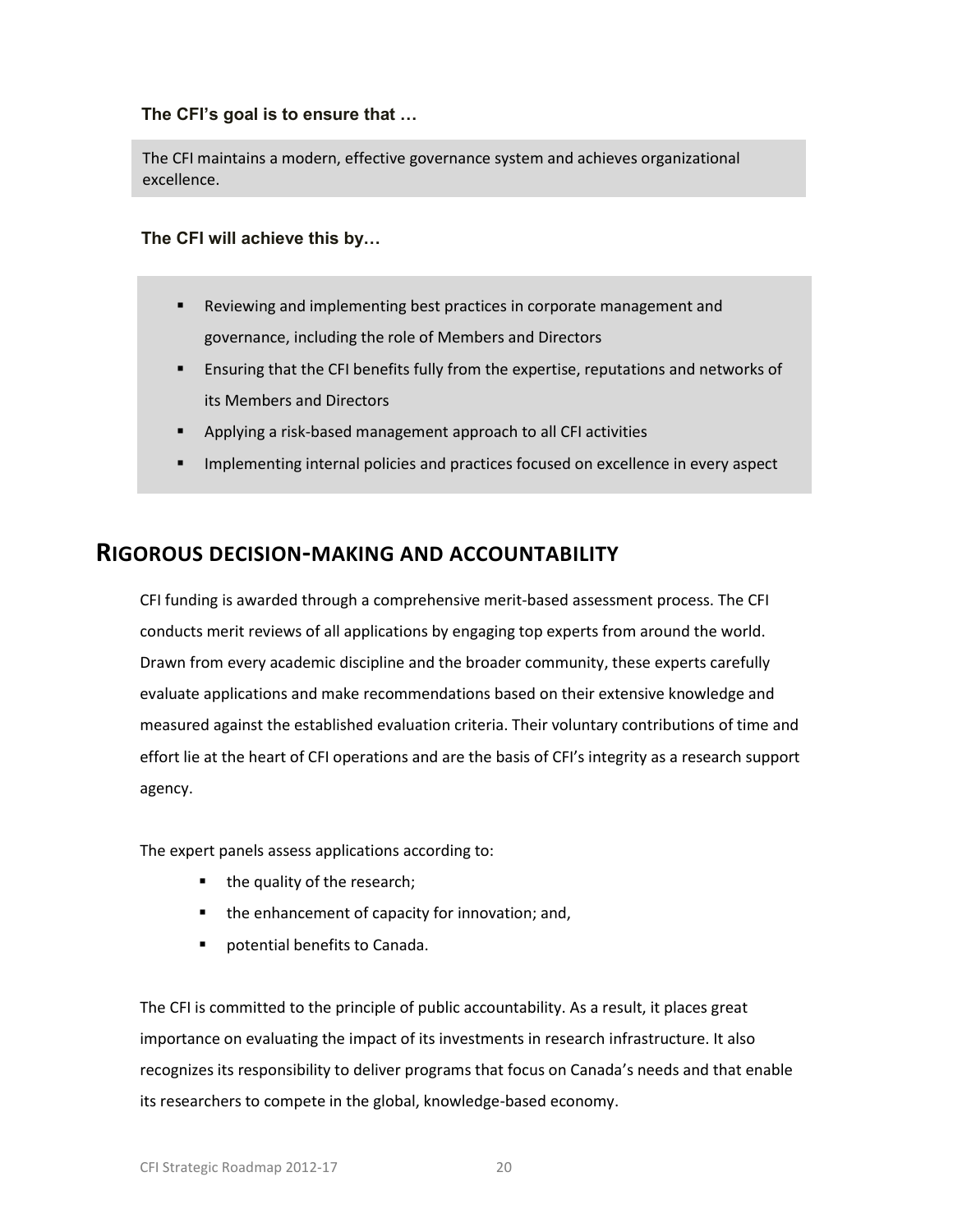To ensure that the institutions receiving infrastructure support are accountable to the CFI they are required to develop and periodically update their strategic research plans; they must submit annual institutional progress reports, along with the results for each project for a period of five years; and, as part of an overall commitment to highlight CFI investment in their region, institutions are asked to submit communications plans.

All approved projects over \$10 million are subject to a contribution audit at the institution. Further, a sampling of all other projects is also subject to audit. The CFI conducts regular monitoring visits to confirm sound project management practices at the institutions. Finally, the CFI prides itself on being an efficient organization. As KPMG commented in their 2009 Overall Performance Evaluation and Audit report, "the CFI has designed and implemented practices and processes that promote economy and efficiency in the uses of resources and that are effective in supporting the achievement of the CFI's national objectives and expected results."

**The CFI's goal is to ensure that …**

Canadians trust the CFI to prudently manage public funds and deliver value for money.

#### **The CFI will achieve this by…**

- Maintaining rigorous, impartial merit-review processes
- Applying the highest level of financial and operational accountability while working to reduce the burden on clients
- Maintaining an exceptional level of efficiency in the distribution of public funds

## **HIGHLY SKILLED HUMAN RESOURCES**

The CFI currently has 65 regular employees dedicated to delivering its research infrastructure programs. These employees represent the highly skilled human resources available to the CFI and a source of rich intellectual capital that is drawn upon to deliver the CFI mandate.

A recent staff survey indicates that CFI is, in many ways, an employer of choice. Ninety percent of the staff members are satisfied or very satisfied with the organization and the work they